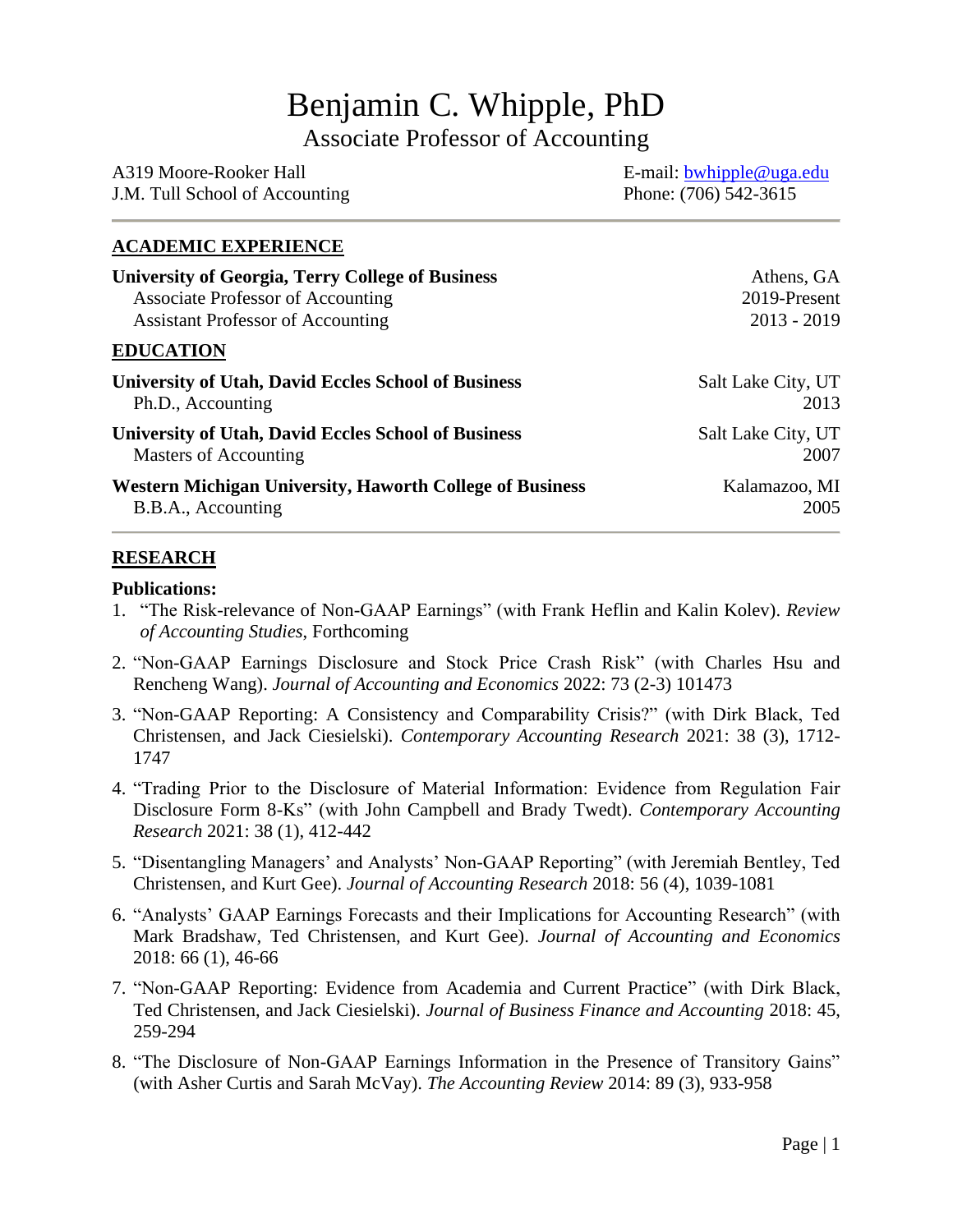# **Working Papers:**

"The Influence of Non-GAAP Reporting on the Accounting for Business Combinations" (with Jason Ashby, James Chyz, and Linda Myers)

- Revising for third round review at *The Accounting Review*
- Presented at the 2020 TARS Conference
- Presented at the 2019 AAA Annual Meeting
- Presented at the 2019 BYU Accounting Symposium

"A Firm-Quarter Measure of Non-GAAP Exclusion Persistence" (with Kurt Gee, and Ken Li)

- Under first round review at *The Accounting Review*
- Presented at the 2020 AAA Annual Meeting
- Presented at the 2020 CAAA Annual Meeting

"The Impact of Earnings Announcements on a Firm's Information Environment" (with Mark Bradshaw, Marlene Plumlee, and Teri Yohn)

- Presented at the 2016 Tel Aviv Conference
- Presented at the 2016 AAA Annual Meeting

"The Great Unknown: Why Exclude "Other" Items from Non-GAAP Earnings Calculations in the Post-Reg G World?" (Dissertation)

## **TEACHING EXPERIENCE**

**Introduction to Capital Markets Research in Accounting,** *University of Georgia* Fall 2020: Teaching rating: 5.0/5.0

#### **Intermediate Financial Accounting III,** *University of Georgia*

Fall 2021: Average teaching rating across three sections: 4.96/5.0

- Fall 2020: Average teaching rating across three sections: 4.94/5.0
- Fall 2019: Average teaching rating across three sections: 4.94/5.0
- Spring 2019: Average teaching rating across three sections: 4.93/5.0
- Spring 2018: Average teaching rating across three sections: 4.94/5.0
- Spring 2017: Average teaching rating across three sections: 4.96/5.0
- Spring 2016: Average teaching rating across three sections: 4.98/5.0

Spring 2015: Average teaching rating across three sections: 4.90/5.0

Spring 2014: Average teaching rating across three sections: 4.73/5.0

- Percy B. Yeargan Outstanding Undergraduate Teacher of the Year, Tull School of Accounting, Beta Alpha Psi (2017, 2022)
- Terry College of Business Outstanding Teacher (2017, 2021)
- Recognized in "10 UGA Professors You Don't Want to Miss" (The Odyssey Online, 2/8/2016)

#### **Intermediate Financial Accounting I,** *University of Utah*

Summer 2010: Teaching rating: 5.4/6.0

- David Eccles School of Business Doctoral Student Teaching Award (2010)
- School of Accounting Doctoral Student Teaching Award (2010)

#### **Computer Essentials,** *University of Utah*

Spring 2007: Average teaching rating across two sections: 5.3/6.0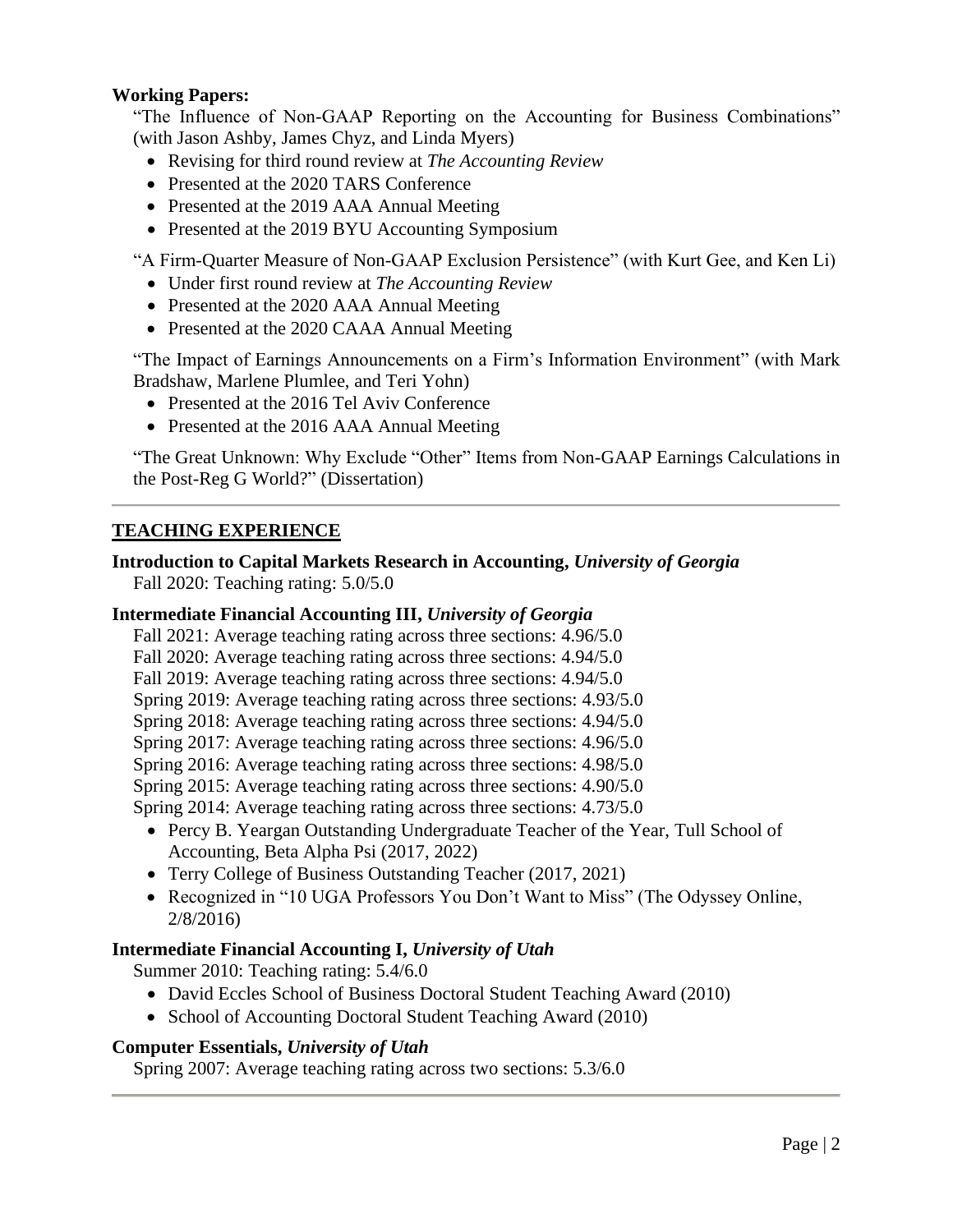#### **PROFESSIONAL EXPERIENCE AND LICENSURE**

| <b>Ernst &amp; Young</b> – Salt Lake City, Utah<br><b>Staff Auditor</b>                  | 2007-2009 |
|------------------------------------------------------------------------------------------|-----------|
| <b>Stryker Corporation</b> – Kalamazoo, Michigan<br>Internal Audit & Tax Associate       | 2005-2006 |
| <b>Jansen Valk Thompson &amp; Reahm PC</b> – Kalamazoo, Michigan<br><b>Tax Associate</b> | 2006      |
| <b>Certified Public Accountant</b> – Utah (Inactive)                                     | 2008      |

# **RESEARCH PRESENTATIONS AND ACADEMIC ACTIVITIES**

#### **Presentations:**

Conferences/Meetings

- Discussant at the 2022 Music City Accounting Research Conference (Scheduled 6/22)
- Special Meeting with Perbak Capital on Non-GAAP Reporting (4/22)
- Discussant at the 2022 FARS Midyear Meeting (1/22)
- Special Meeting with ISRRC Co-Chair on Non-GAAP Reporting (1/22)
- Plenary Discussant at the 2020 FARS Midyear Meeting (1/20) o FARS Outstanding Discussion Award Recipient
- Panelist at the 2020 FARS Doctoral Consortium (1/20)
- Presenter at the 2019 AAA Annual Meeting (8/19)
- Discussant at the 2019 AAA Annual Meeting (8/19)
- Discussant at the 2019 Lisbon Accounting Conference (6/19)
- Panelist at the 2019 Southeast Regional AAA Meeting (4/19)
- Discussant at the 2019 Southeast Regional AAA Meeting (4/19)
- Discussant at the 2019 FARS Midyear Meeting (1/19)
- Presenter at the 2017 AAA Annual Meeting  $(8/17)$
- Discussant at the 2017 AAA Annual Meeting (8/17)
- Meeting with PCAOB Assistant Chief Auditor on Non-GAAP Reporting (8/17)
- Special Meeting with IASB Staff on Non-GAAP Reporting (9/16)
- Presenter at the 2016 AAA Annual Meeting (8/16)
- Presenter at the FASB Project Development Session on Non-GAAP Reporting (6/16)
- Discussant at the 2015 AAA Annual Meeting (8/15)
- Discussant at the 2014 CFEA Conference (11/14)
- Presenter at the 2014 AAA Annual Meeting (8/14)
- Presenter at the 2013 FARS Midyear Meeting (1/13)
- Presenter at the 2012 BYU Accounting Research Symposium (9/12)
- Presenter at the 2012 AAA Annual Meeting (8/12)
- Discussant at the 2012 AAA Annual Meeting (8/12)
- Presenter at the 2012 FARS Midyear Meeting (1/12)
- Discussant at the 2012 FARS Midyear Meeting (1/12)
- Presenter at the 2011 AAA Annual Meeting  $(8/11)$
- Presenter at the 2011 Western Regional AAA Meeting (4/11)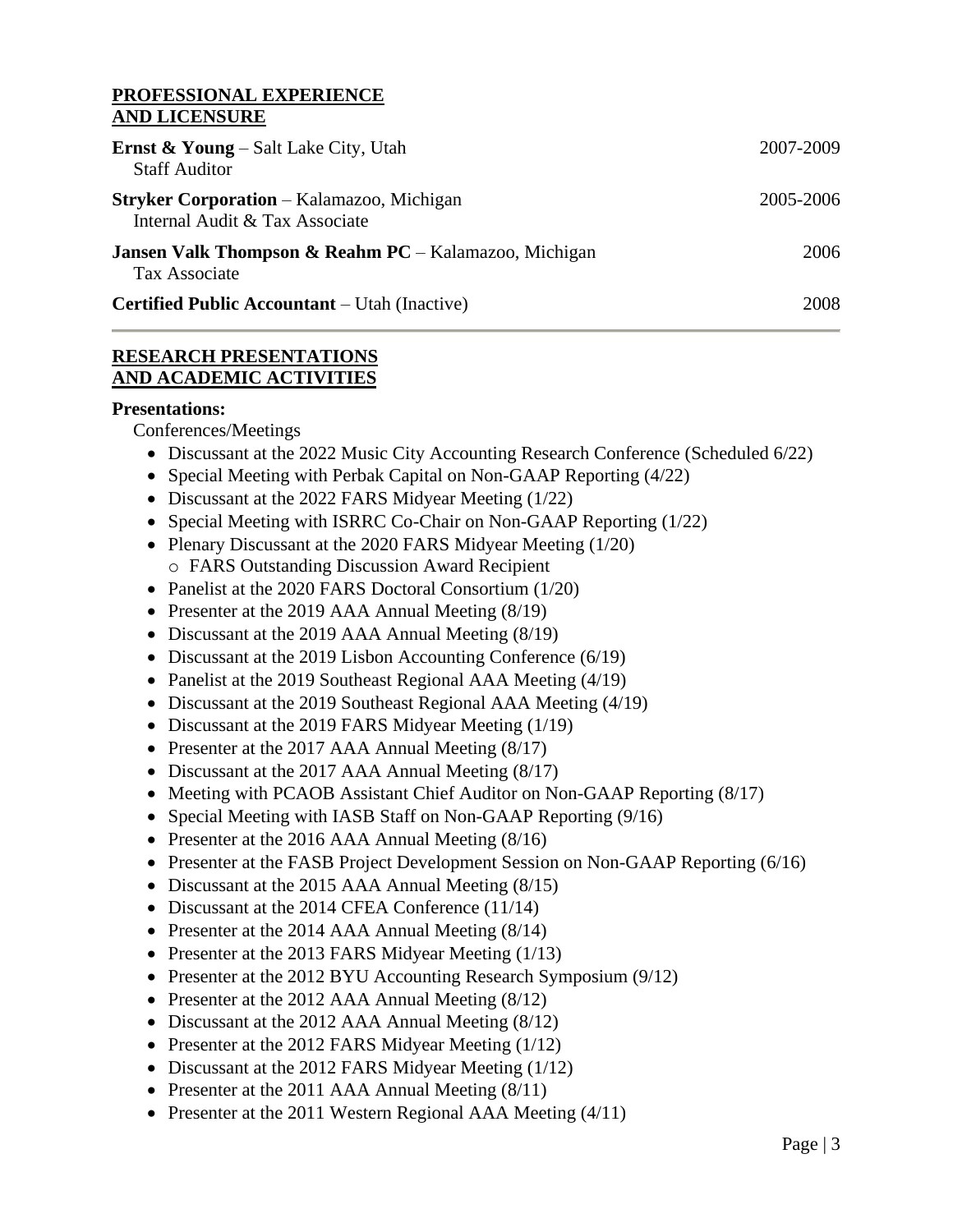- Discussant at the 2011 Western Regional AAA Meeting (4/11)
- Presenter at the 2010 BYU Accounting Research Symposium (11/10)

Invited Workshops

- The University of Mississippi (3/22)
- Florida International University (9/21)
- University of Southampton (3/21)
- University of Bristol (11/20)
- WU Vienna University (1/20)
- Washington University in St. Louis (2/18)
- ERASMUS University Rotterdam (11/17)
- Maastricht University (11/17)
- University of Amsterdam (11/17)
- Georgia State University (2/17)
- University of Minnesota (12/15)
- University of Illinois  $(2/13)$
- Florida State University (2/13)
- University of Georgia (2/13)
- University of Arizona (2/13)
- University of Washington (2/13)
- University of Michigan (1/13)
- Georgia State University (1/13)

# **Media and Regulatory Cites:**

- IFRS Academic evidence: Contributing to discussions at the IASB March 2019 meeting; Primary Financial Statements – Unusual items (3/11/19)
- Wiley The End of Accounting and the Path Forward for Investors and Managers (Baruch Lev and Feng Gu, 2016)
- Bloomberg Bond Trading and Bank Memoirs (Matt Levine, 07/18/16)
- The Columbia Law School's Blue Sky Blog (Featured, 07/18/16)
- Compliance Week The Relentless Growth of Non-GAAP Reporting is a Problem (Tammy Whitehouse, 05/03/16)
- The Wall Street Journal SEC Cracks Down on Novel Earnings Measures That Boost Profits (Dave Michaels, 04/28/16)
- The Wall Street Journal Adjusted Earnings in SEC Hot Seat (Dave Michaels and Michael Rapoport, 3/17/16)
- Bloomberg Fuzzy-Math Accounting Chided by Buffett Gets Fresh SEC Scrutiny (Dave Michaels, 3/1/2016)
- The Financial Times Magical Thinking Divorces Markets from Reality (James Grant, 7/21/15)
- The Wall Street Journal How Big is GE Capital? It Depends (Ted Mann, 6/9/2015)
- The Wall Street Journal Accounting Weekly Review for Instructors (6/19/15)

# **Other Attended Conferences:**

- Review of Accounting Studies Conference (2020, 2021)
- Contemporary Accounting Research Conference (2015-2017, 2020, 2021)
- Journal of Business, Finance, and Accounting Conference (2021)
- FASB Financial Reporting Issues Conference (2018-2020)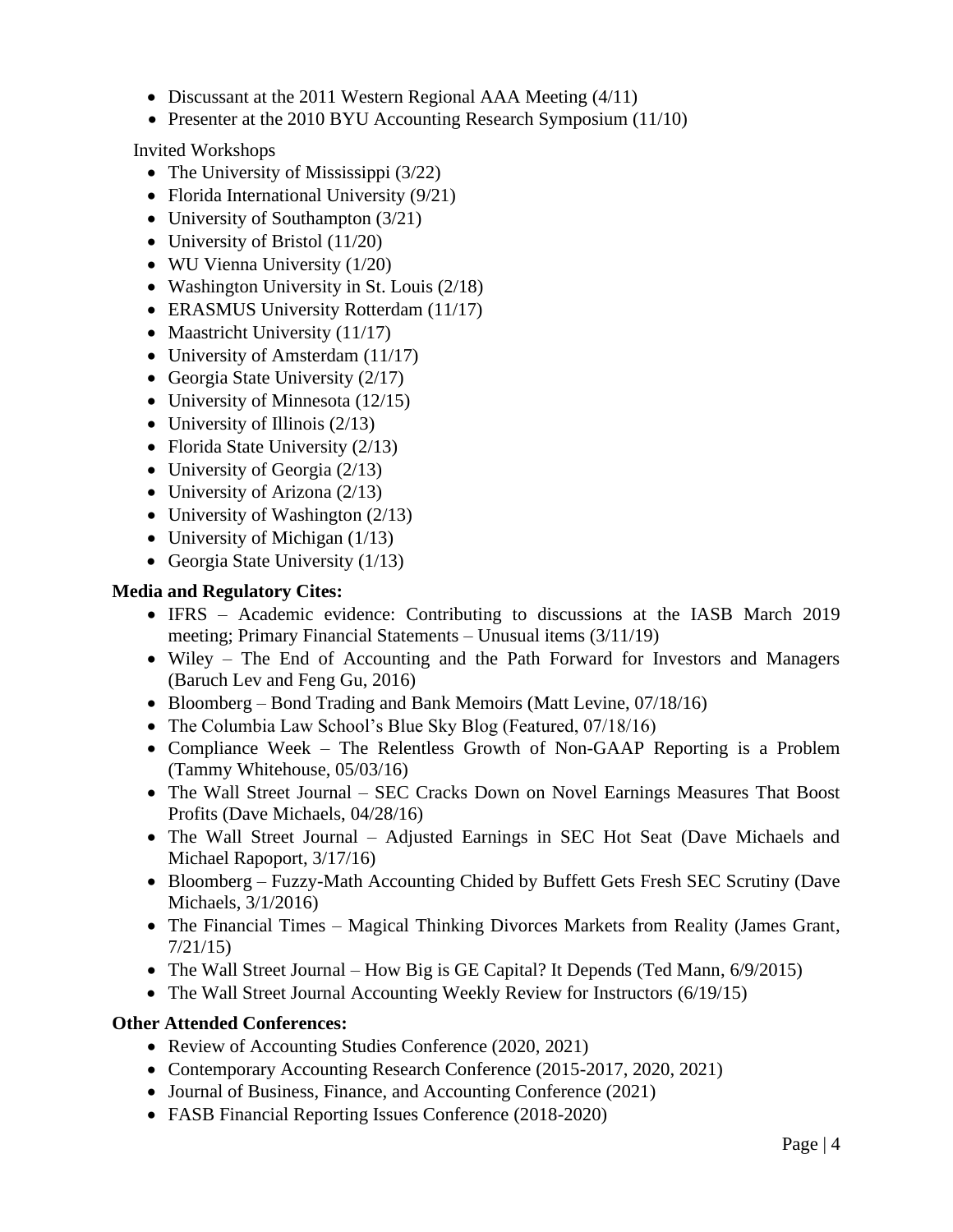- Center of Accounting and Research Education (CARE) Conference (2019)
- University of Minnesota Empirical Conference (2016, 2017, 2019)
- Utah Winter Accounting Conference (2010-2012, 2014-2018)
- SESARC (2014, 2015, 2018)
- FARS Midyear Meeting (2014, 2018)
- FASB Faculty Program (2017)
- Stanford Causality in the Social Sciences Conference (2014)
- New Faculty Consortium (2014)
- University of Notre Dame Accounting Research Conference (2013)
- Miami Conference (2012)
- Tahoe Doctoral Consortium (2012)
- FARS Doctoral Consortium (2011)

## **SERVICE**

## **Editorial Board:**

- *Contemporary Accounting Research*, 2020-2022 o Outstanding Reviewer Recognition, 2021
- *Journal of Financial Reporting*, 2021-2023

## **Ad-hoc Reviewer:**

Journals

- *Journal of Accounting and Economics*
- *Journal of Accounting Research*
- *The Accounting Review*
- *Review or Accounting Studies*
- *Contemporary Accounting Research*
- *Journal of Business Finance and Accounting*
- *Journal of Financial Reporting*
- *Journal of Accounting, Auditing & Finance*
- *Auditing: A Journal of Practice and Theory*
- *Accounting Horizons*
- *European Accounting Review*

# **Conferences**

- *Contemporary Accounting Research* Conference (2015-2018, 2020)
- AAA Annual Meeting (2012-2014, 2016-2019)
- FARS Midyear Meeting (2012, 2014, 2017-2019, 2021, 2022)
- CFEA Conference (2019)
- Southeast Regional AAA Meeting (2019)
- Western Regional AAA Meeting (2012)

Research Grants/Books

- Research Grant Council of Hong Kong (2020)
- Palgrave MacMillan (2017)